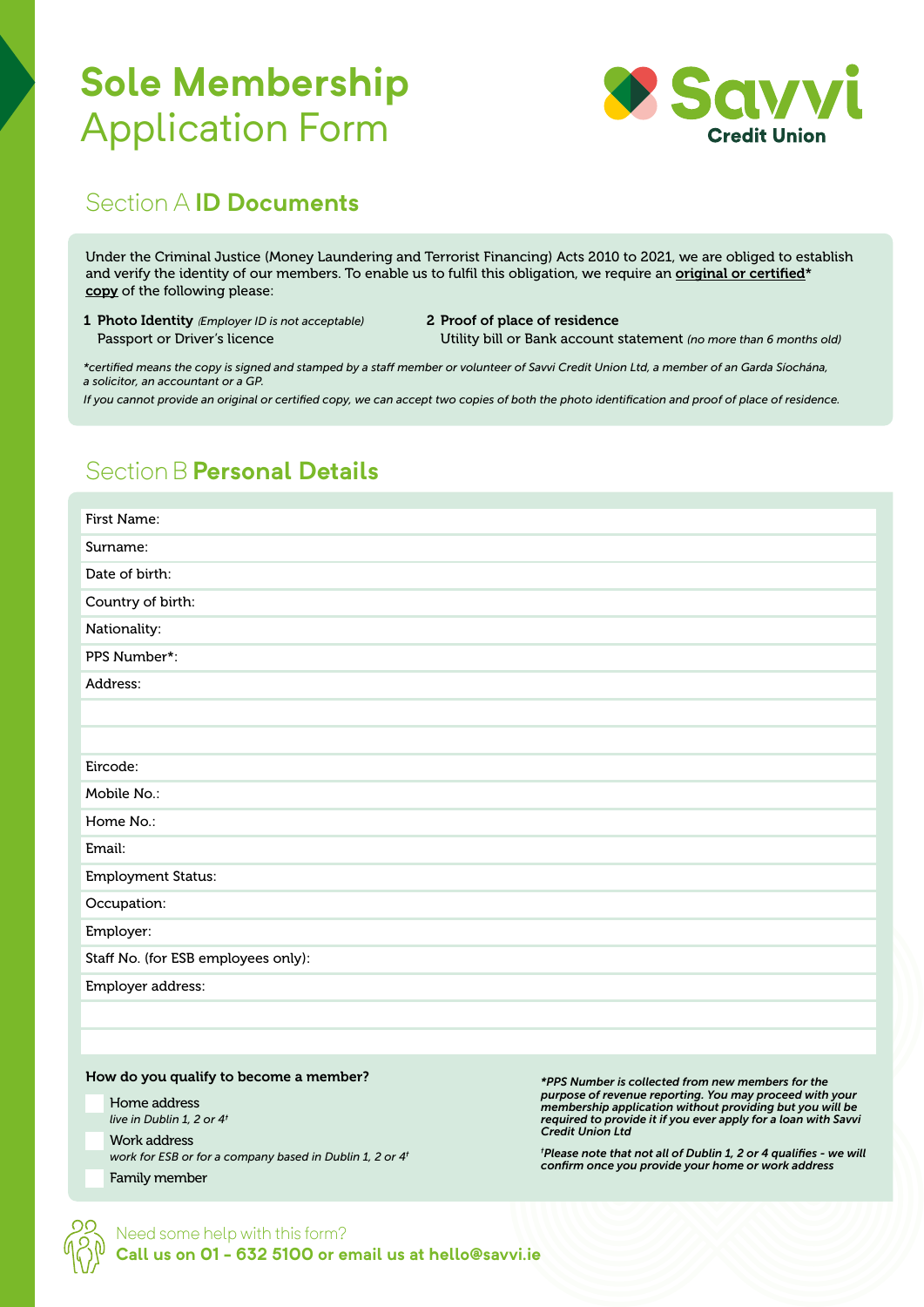### Section B **Personal Details** *(continued)*

Please complete all 4 questions below:

Source of wealth - where do the funds used to open this account come from? *(e.g. salary/pension)*

Source of funds - where will the funds lodged to this account come from? *(e.g. salary/pension)*

Who will be the beneficial owner of this account? - a beneficial owner is a person who owns or controls more than 25% of the funds in the account *(e.g. self)*

Are you a Politically Exposed Person (PEP)\*\*:

*\*\*A PEP is an individual, or an immediate family member, or a close associate of an individual who has held a prominent public function at any time in the preceding 12 months.*

The reason I am opening an account is to avail of current and future services of Savvi Credit Union such as Savings and Loans.

Signature:

## Section C **Tax Compliance**

In accordance with the Common Reporting Standard (CRS), as provided for by Section 891F of the Taxes Consolidation Act 1997, Savvi Credit Union Ltd is required to report information to the Revenue Commissioners, which may be exchanged securely with another Competent Tax Authority in your jurisdiction of tax residence. The information required to be reported under the CRS includes name, address, TIN, account number, account balance and payments on the account. Only data that is legally required to be reported will be provided to the Revenue Commissioners. Please note, Savvi Credit Union Ltd does not provide tax advice and will not be liable for any errors contained in the self-certification form.

For more information see www.savvi.ie/common-reporting-standard or Exchange of information (revenue.ie).

In what country(ies) are you a tax resident?

If you are tax resident outside of Ireland, please provide your Tax Information Number (TIN)

Tax Information Number:

Tax Information Number:

Tax Information Number:

# Section D **Signature**

I hereby apply for membership and I agree to abide by the rules and the decisions of the Board of Directions of Savvi Credit Union Ltd. A copy of the Savvi Credit Union Ltd rules can be obtained on our website. I declare that the information given by me on this form is true and correct to the best of my knowledge and that if any information on this form changes, including my tax residency, I will inform Savvi Credit Union Ltd without delay. I also confirm I have read and understood the European Communities (Payment Services) Regulations 2018 (The 'Regulations') Framework Contract and associated information available, which is available to view on the Savvi Credit Union website.

Signature:

|  | $\sim$<br>Date: |  |
|--|-----------------|--|
|  |                 |  |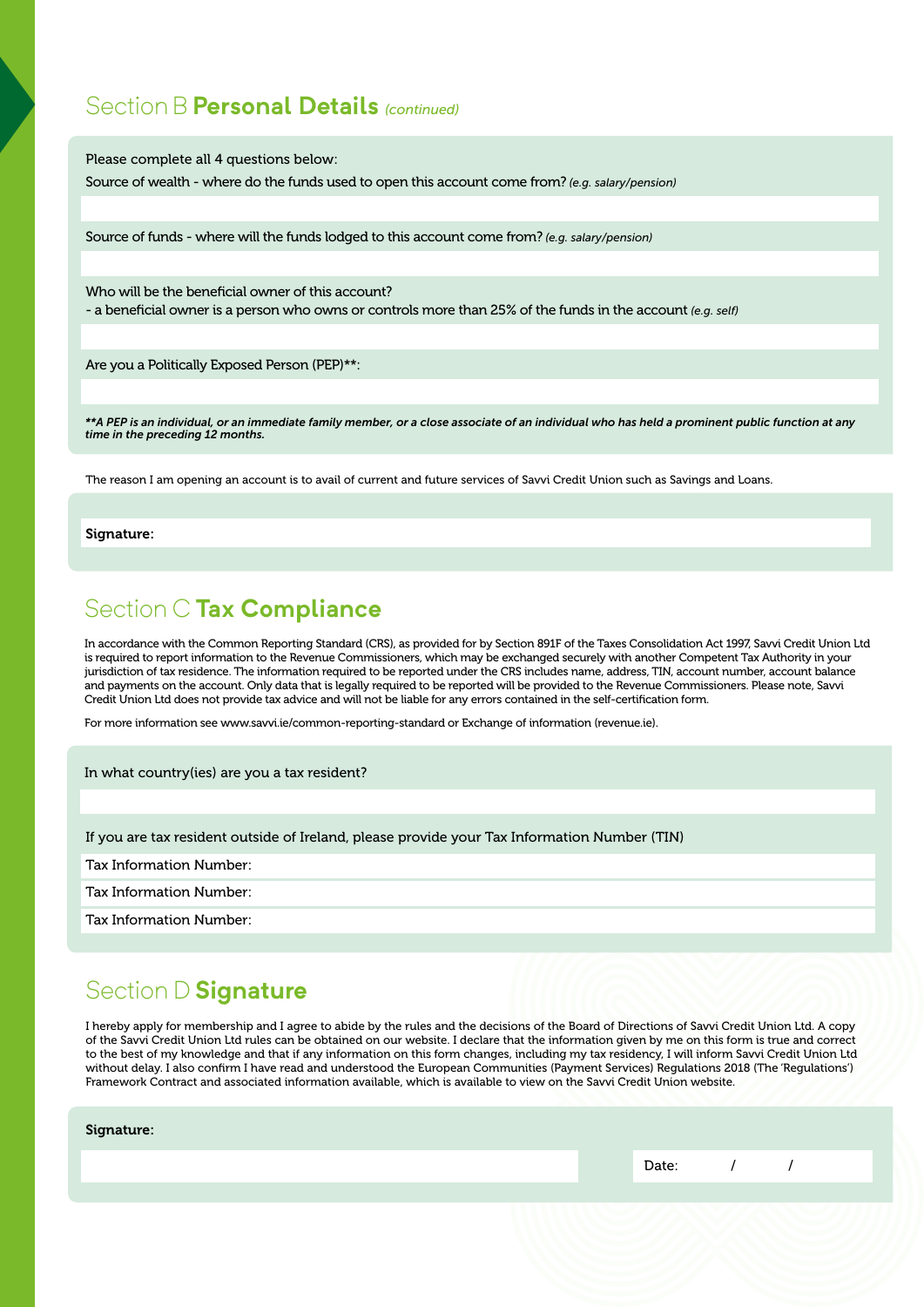# Section E **Data Protection**

Use of your personal data - Data Protection Act 2018

Data Protection Statement

As a member-owned and cooperative institution, Savvi Credit Union strives to provide a safe place for our members to save and borrow at reasonable rates. We extend our ethos to protecting your personal information. We make the following commitments.

### We will;

- process your personal information in a lawful, fair and transparent manner
- not send you marketing emails if you do not want to receive them
- always ensure that we only share your Personal Data with third parties where necessary and only after thorough third-party due diligence
- ensure appropriate technical and organisational measures are in place to protect your Personal Data and keep it secure

# Section F **Communication**

From time to time Savvi Credit Union will need to communicate with you as a member. You have choices as to how and when we communicate with you which are outlined below.

### Notice of Savvi Credit Union AGM

When we have a valid email address on file for you, Savvi Credit Union will send the AGM notice to you via email unless you instruct us otherwise

### Online Banking and Annual Statements

The easiest way for you to transact with us is through Online Banking. We will automatically set you up with Online Banking (free of charge) and issue your annual statements via online banking unless you instruct us otherwise.

#### For Preferred Method of Contact:

Savvi Credit Union will need to contact you from time to time for the purpose of delivery of services. Where we have a valid email address on file for you, we will communciate you via email. If you would prefer another method e.g. Post, please specify below.

#### Marketing communications

Savvi Credit Union would like to email you from time to time with information about our products and services, for example special rates or new products. We will only communicate when it is relevant and we will not communicate any third-party offers to you. You can opt-out below and you will also be able to opt-out at any time from receiving these emails.

I wish to opt-out from receiving Marketing communications from Savvi Credit Union

### Section G **Confirmation**

This section is only required if you are joining through a family member. Please note, we will need to contact the family member listed in order to verify your relationship.

Family Member Name: The Contract of the Relationship to Applicant:

Family Member Contact Number:

Our Data Protection Statement seeks to ensure that you know:

- what Personal Data we collect from you
- what we are doing with your Personal Data
- that we will only use your Personal Data for the purposes set out in our Data Protection Statement
- your rights, and how to exercise control over your Personal Data

For further information on your data protection rights, including the right to access Personal Data held about you by the Credit Union and to correct any inaccuracies in such data please see our data protection policy which is made available on our website at www.savvi.ie.

For matters in relation to data protection, please contact dpo@savvi.ie.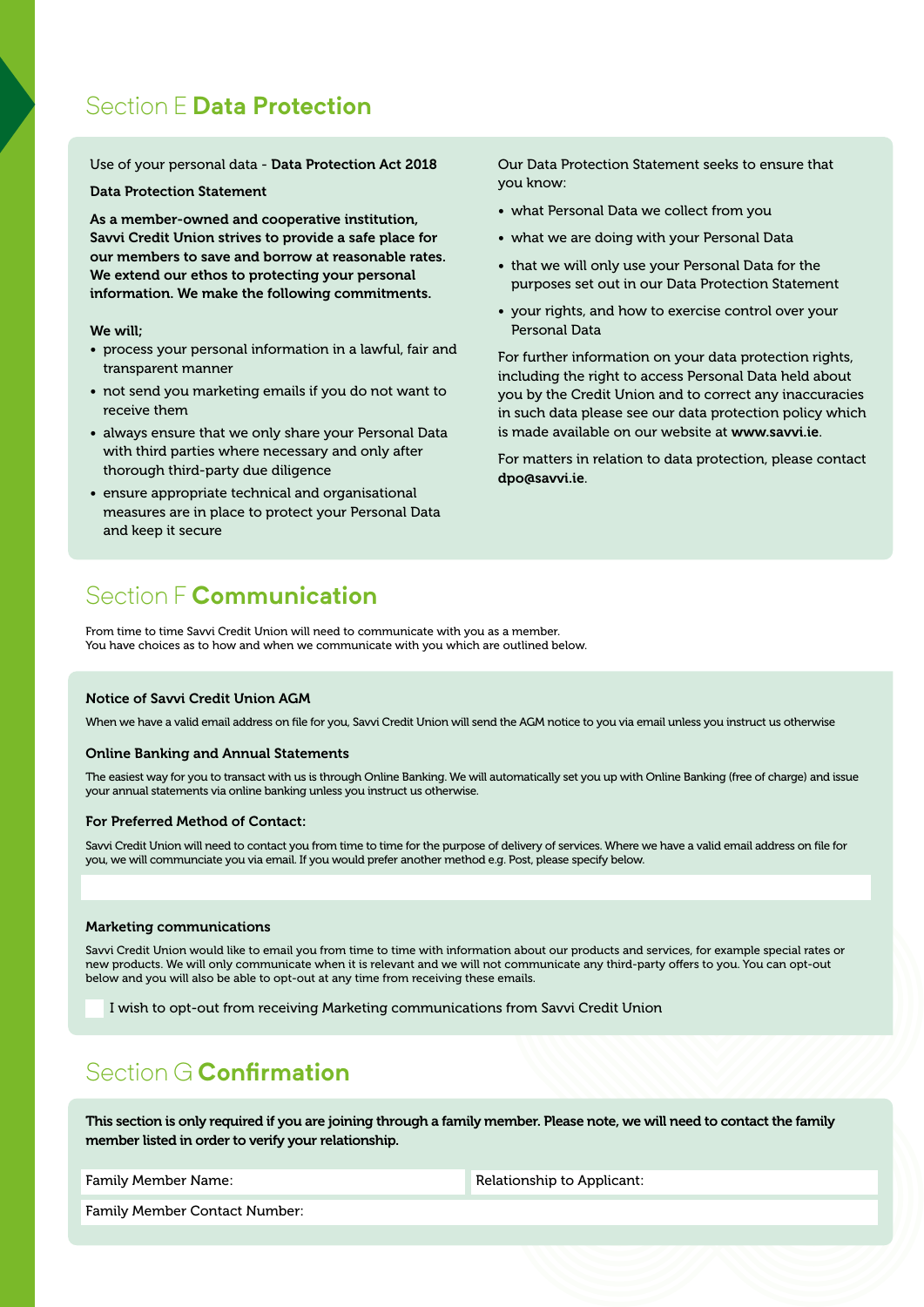# Section H **Sole Account Nomination**

If more than one nominee is selected, the balance will be split equally. If you wish to nominate more than two persons, please contact the Credit Union for further guidance.

| I (applicant name):     |                         |
|-------------------------|-------------------------|
|                         |                         |
| Nominated Person no. 1  | Nominated Person no. 2  |
| Nominate* (name):       | Nominate* (name):       |
| Address:                | Address:                |
|                         |                         |
|                         |                         |
| Mobile No.:             | Mobile No.:             |
| Email address:          | Email address:          |
| Relationship to Member: | Relationship to Member: |

\* As the person(s) who shall receive my Credit Union property following my death. Property includes shares, other accounts containing credit balances, and insurance proceeds (net of any outstanding loans). The maximum amount that can be paid to the nominee(s) is currently €23,000.

### Applicant Signature:

# Section I **Checklist**

Please check and tick off the list below to ensure you have everything completed:

- 1. Photo ID and Proof of Address
- 2. Signed all sections where applicable
- 3. Signed and attached the Deposit Guarantee Scheme form
- 4. Proof of work address e.g. pay-slip, if that's how you qualify for membership

| Office Use Only |       | Checked By:              | Date:     |
|-----------------|-------|--------------------------|-----------|
| Member No.:     |       | Common Bond Eligibility? | Yes<br>No |
| Opened By:      | Date: | If yes, how?             |           |
|                 |       |                          |           |

Savvi Credit Union Ltd is regulated by the Central Bank of Ireland.<br>Registered in Republic of Ireland: Register No. 275CU. 56 Sir John Rogerson's Quay, Dublin 2, D02EK20 Pel: 01 632 5100 www.savvi.ie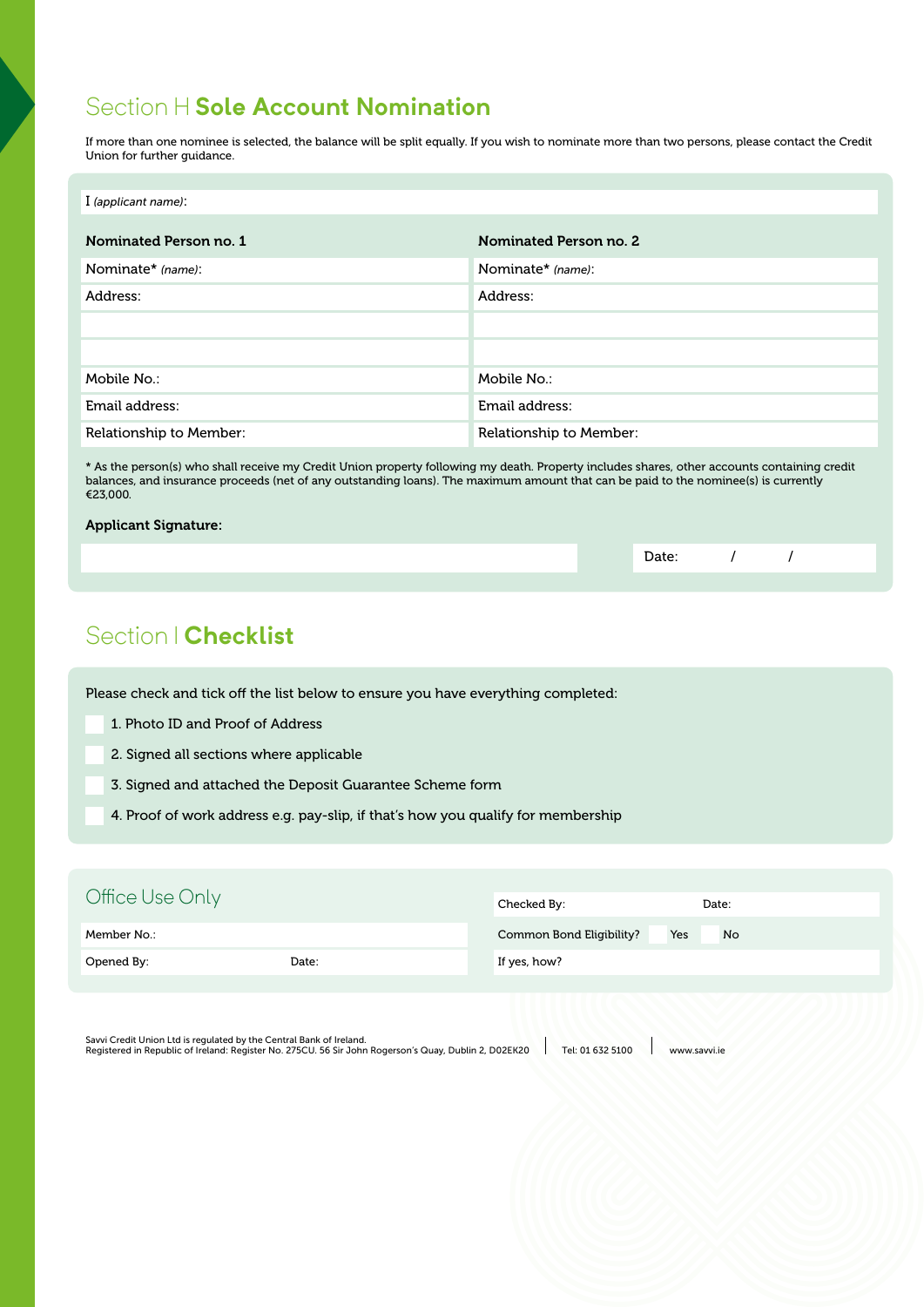# **Deposit**  Guarantee Scheme



# Section A **Information**

|  | Basic Information about the protection of your eligible deposits |
|--|------------------------------------------------------------------|
|  |                                                                  |

| Eligible deposits in Savvi Credit Union Ltd<br>are protected by:             | The Deposit Guarantee Scheme (DGS) <sup>[1]</sup>                                                                                                                                |
|------------------------------------------------------------------------------|----------------------------------------------------------------------------------------------------------------------------------------------------------------------------------|
| Limit of Protection:                                                         | €100,000 per depositor per credit institution <sup>[2]</sup>                                                                                                                     |
| If you have more eligible deposits<br>at the credit institution:             | All your eligible deposits at the same credit institution are<br>'aggregated' and the total is subject to the limit of €100,000 <sup>[2]</sup>                                   |
| If you have a joint account with other<br>person(s):                         | The limit of €100,000 applies to each depositor separately <sup>[3]</sup>                                                                                                        |
| Reimbursement period in case of credit<br>institution's failure:             | 10 working days <sup>[4]</sup>                                                                                                                                                   |
| Currency of reimbursement                                                    | Euro or, for branches of Irish Banks operating in another member<br>state of the EEA, the currency of that member state                                                          |
| To contact Savvi Credit Union Ltd<br>for enquiries relating to your account: | Savvi Credit Union Ltd<br>56 Sir John Rogerson's Quay<br>Dublin 2<br>Telephone: 01 632 5100<br>Email: hello@savvi.ie                                                             |
| To contact the DGS for further information<br>on compensation:               | Depositor Guarantee Scheme<br>Central Bank of Ireland<br>PO Box 11517<br>Spencer Dock<br>North Wall Quay, Dublin 1<br>Telephone: 1890 777 777<br>Email: info@depositguarantee.ie |
| More information:                                                            | www.depositguarantee.ie                                                                                                                                                          |
| Acknowledgement of receipt by the depositor:                                 | Signed:                                                                                                                                                                          |
|                                                                              |                                                                                                                                                                                  |

*(Applicant)*